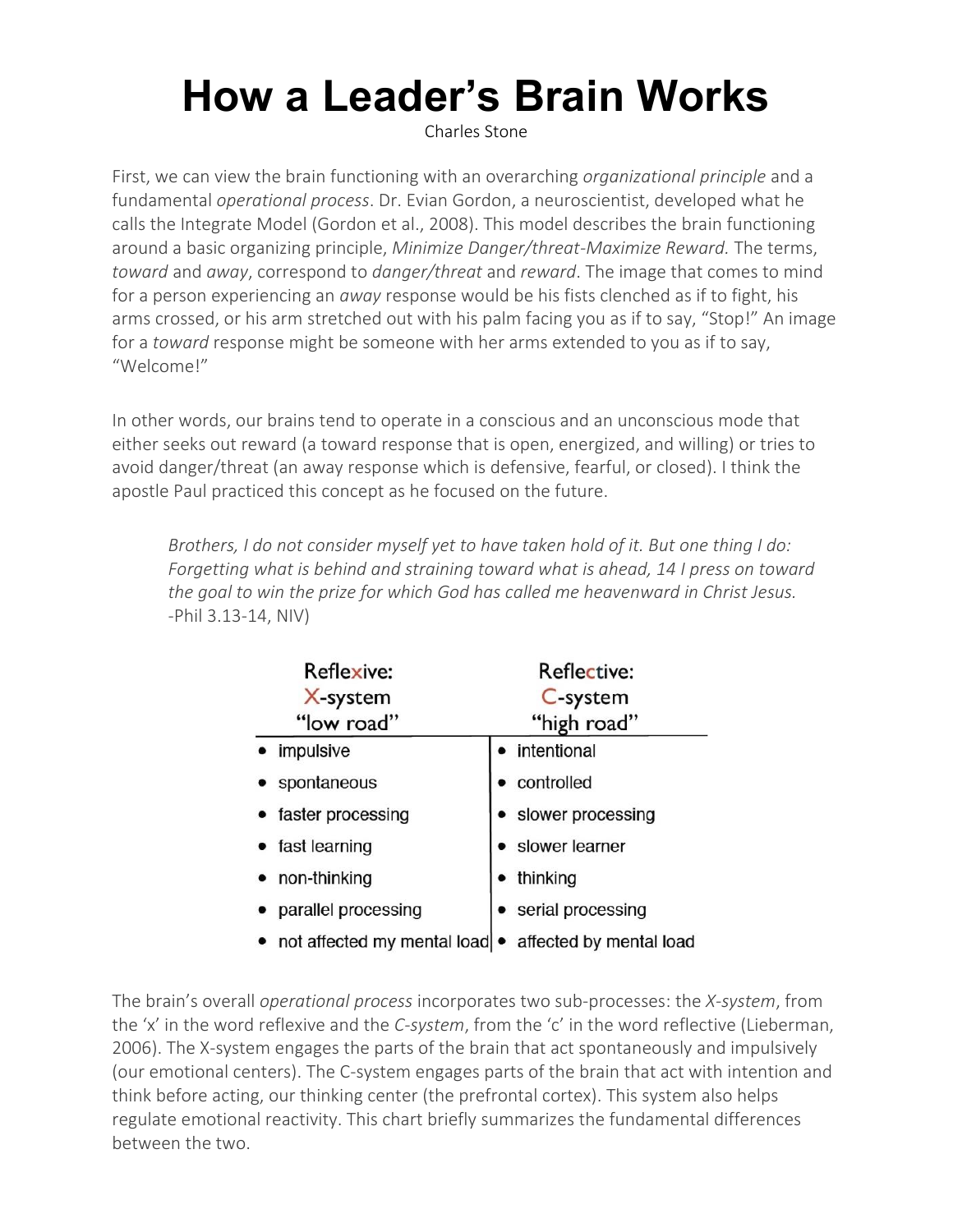When we combine the organizational principle with the operational processes, here's how our brain works, simply described.

When we face danger (a threat), the brain processes information in two directions: the short route, sometimes called the low road, and the long route, sometimes called the high road. The thalamus plays a critical role as a master information relay, or middleman, because all information from and external stimulus (or an internal self-generated one) flows through it. It shuttles the information about this stimulus to other parts of the brain. Here's what happens, all in a split second.

- Information about the threat first enters our brain through our sense organs and travels to the thalamus, the master relay, which shuttles information in two directions, toward the emotional center (short route) and toward the sensory cortex and then to the higher thinking centers (long route). The information gets to the emotional center slightly quicker than it makes it to the thinking centers.
- As the thalamus relays the emotional content to the emotional center it sends the non-emotional content through the memory center (the hippocampus) to the brain's thinking center (the prefrontal cortex) where it assesses and compares the new information to previously stored knowledge.
- If it finds any prior knowledge, it sends it back to the memory center to incorporate this new information.
- New mental maps then get combined with old ones and are then sent to memory storage.
- By this time, the emotional center may have already directed the body to respond. Even so, the thinking center will weigh in at some point to either dampen the emotional center, confirm the emotional center's response, or direct the body to do something in response to the stimulus.

"The brain's overall *operational process* incorporates two sub-processes: the *X-system*, from the 'x' in the word reflexive and the *C-system*, from the 'c' in the word reflective (Lieberman, 2006). The X-system engages the parts of the brain that act spontaneously and impulsively (our emotional centers, the low road). The C-system engages parts of the brain that act with intention and think before acting, our thinking center (the prefrontal cortex, the high road route). This system also helps regulate emotional reactivity."

Let's say I'm hiking in the woods, and I see what I think is a snake I'm about to step on. My short route response, called the low road (Foley, 2003) quickly shuttles information to my emotional center (limbic system) and then to my peripheral nervous system. Among many body responses, the peripheral nervous system increases blood flow and respiration and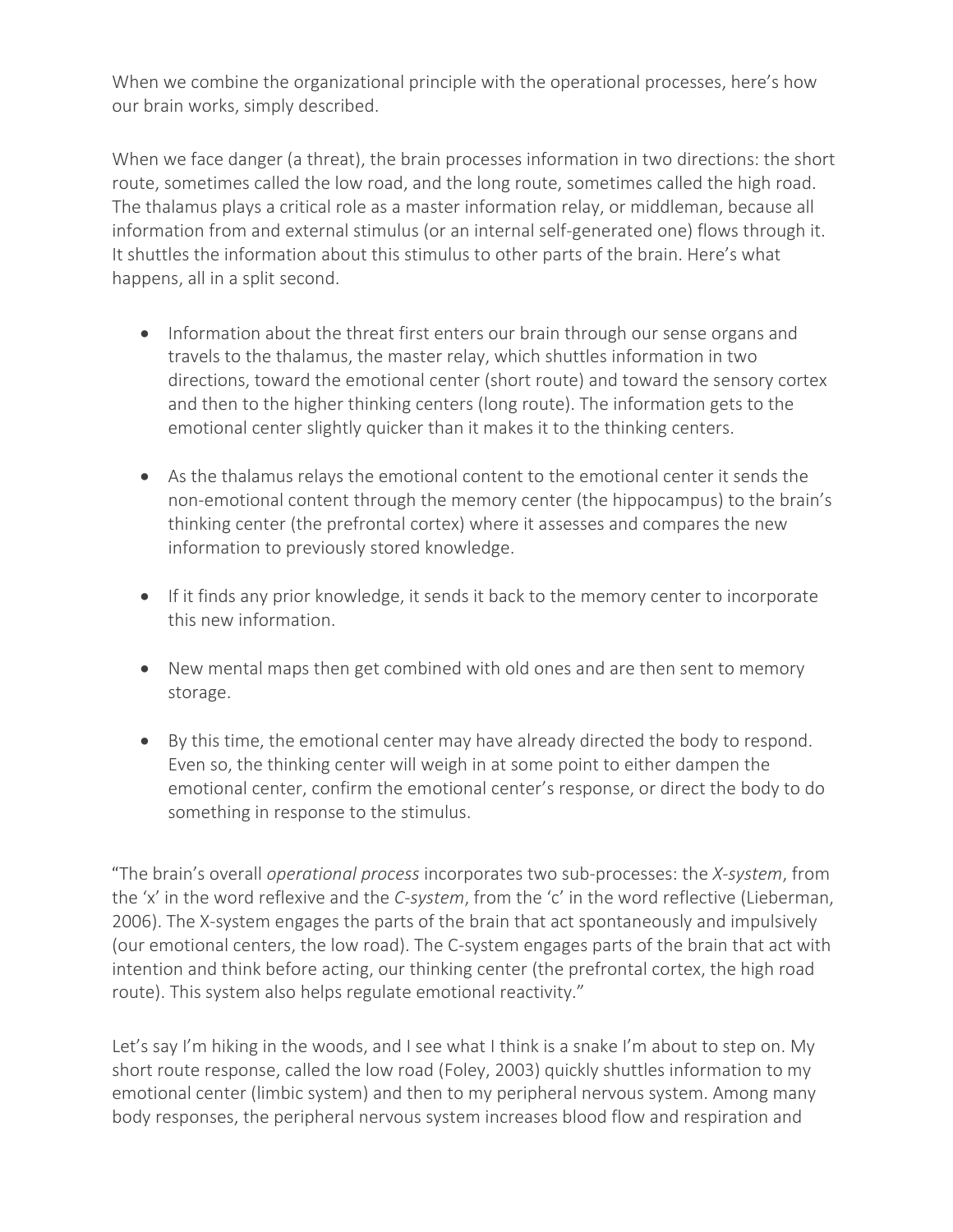instantaneously directs the muscles in my foot to avoid stepping on the snake. It helps me quickly respond to the perceived danger.

At the same time the long route process (the high road) sends that signal to my sensory cortex and then to my thinking center. It then recruits the brain's memory center, to check for any data about snakes already stored in the brain's memory. It then sends its assessment back to the emotional center. Because my emotional center processed this as a snake, my body has already instantaneously reacted to direct me to plant my foot in a different place, any place but on the snake.

However, as my thinking center assesses the situation it compares it to maps already in the brain about a snake's color, size, movement, and so on. In relative terms it's slower than the low road, but only a fraction of a second slower. It may determine that the rattlesnake was simply a coiled vine that my emotional center interpreted as a snake. As a result, it begins to down-regulate my emotions and my body's response. I now don't have to worry because vines don't bite. Although my body is still tensed and my heart rate has jumped, my thinking center now tells my body it can calm down and not be alarmed. In diagram form it looks like this.



This same process can happen in a meeting with your board. Someone may say something that immediately feels like a threat (the low road, the X-system). But as your thinking center assesses what he says it helps you realize that his words don't truly present a threat. So instead of internally stiffening up in fear or verbally reacting in defense, your brain can help you calm down (the high road, the C-system) so that you can stay fully engaged in the